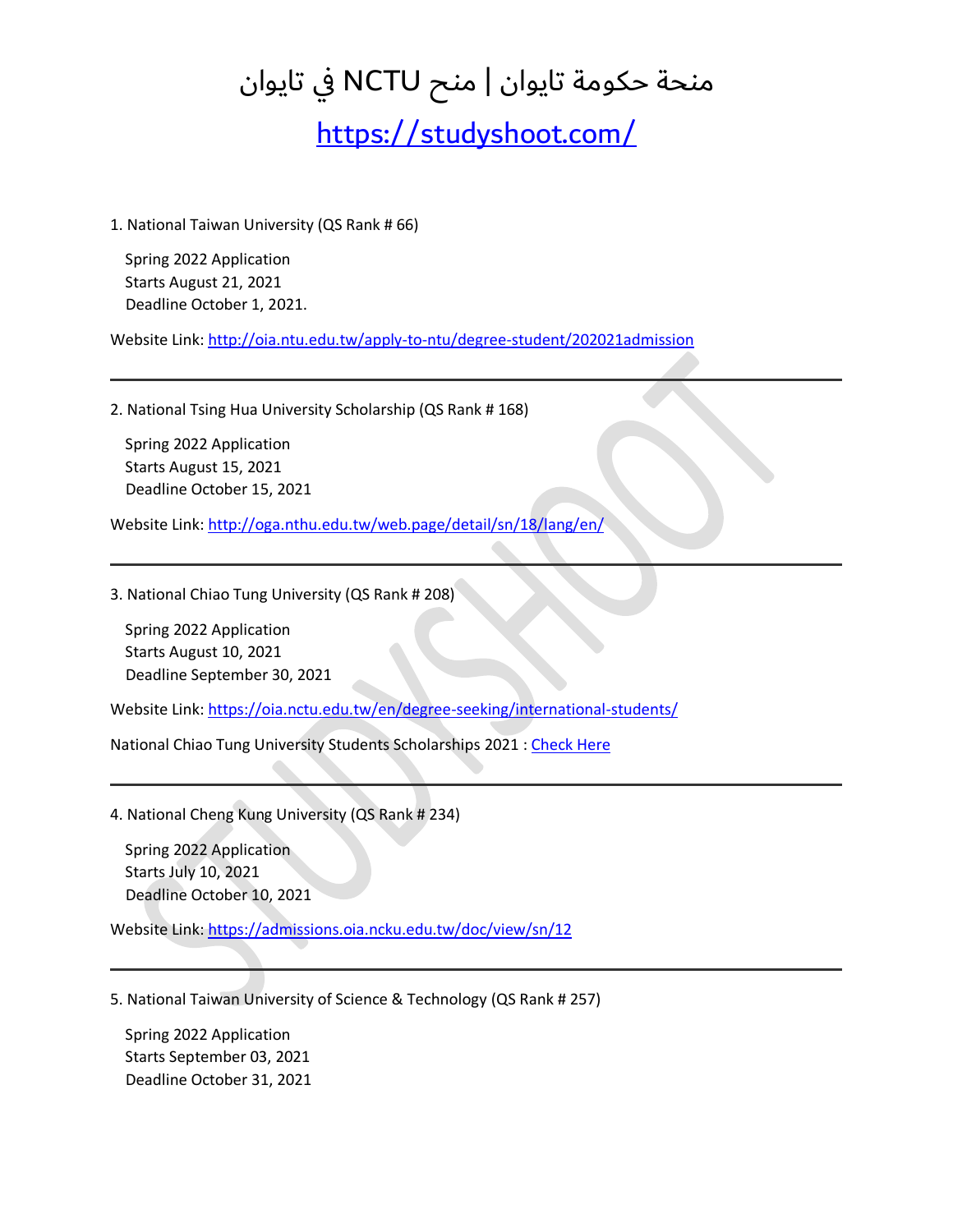<https://studyshoot.com/>

Website Link[: http://admissions.ntust.edu.tw/index/index](http://admissions.ntust.edu.tw/index/index) Website Link[: https://www.admission.ntust.edu.tw/ezfiles/4/1004/img/144/269057380.pdf](https://www.admission.ntust.edu.tw/ezfiles/4/1004/img/144/269057380.pdf)

6. National Taiwan Normal University ((QS Rank # 308)

 Spring 2022 Application Starts August 1, 2021 Deadline October 31, 2021

Website

Link: [http://ap.itc.ntnu.edu.tw/istudent/oia/news\\_common\\_content.jsp?sno1=2014081301&sno2=2014](http://ap.itc.ntnu.edu.tw/istudent/oia/news_common_content.jsp?sno1=2014081301&sno2=2014081322&sno=2019010202) [081322&sno=2020010202](http://ap.itc.ntnu.edu.tw/istudent/oia/news_common_content.jsp?sno1=2014081301&sno2=2014081322&sno=2019010202)

7. National Central University (QS Rank# 415)

 Spring 2022 Application Starts August 15, 2021 Deadline September 15, 2021

Website Link[: http://admissions.oia.ncu.edu.tw/menu.content/view/sn/72](http://admissions.oia.ncu.edu.tw/menu.content/view/sn/72)

8. Chang Gung University (QS Rank # 429)

 Spring 2022 Application Starts September 1, 2021 Deadline October 31, 2021

Website Link[: http://recruit.cgu.edu.tw/files/11-1062-5633.php](http://recruit.cgu.edu.tw/files/11-1062-5633.php)

9. National Chung Hsing University (QS Rank# 601-650)

 Spring 2022 Application Starts September 05, 2021 Deadline October 05, 2021

Website Link[: http://www.oia.nchu.edu.tw/index.php/en/](http://www.oia.nchu.edu.tw/index.php/en/) Website Link[:http://https://www.oia.nchu.edu.tw/index.php/en/for-students-en/study-at-nchu-en](http://https/www.oia.nchu.edu.tw/index.php/en/for-students-en/study-at-nchu-en)

10. National Taipei University of Technology (QS Rank # 511-522)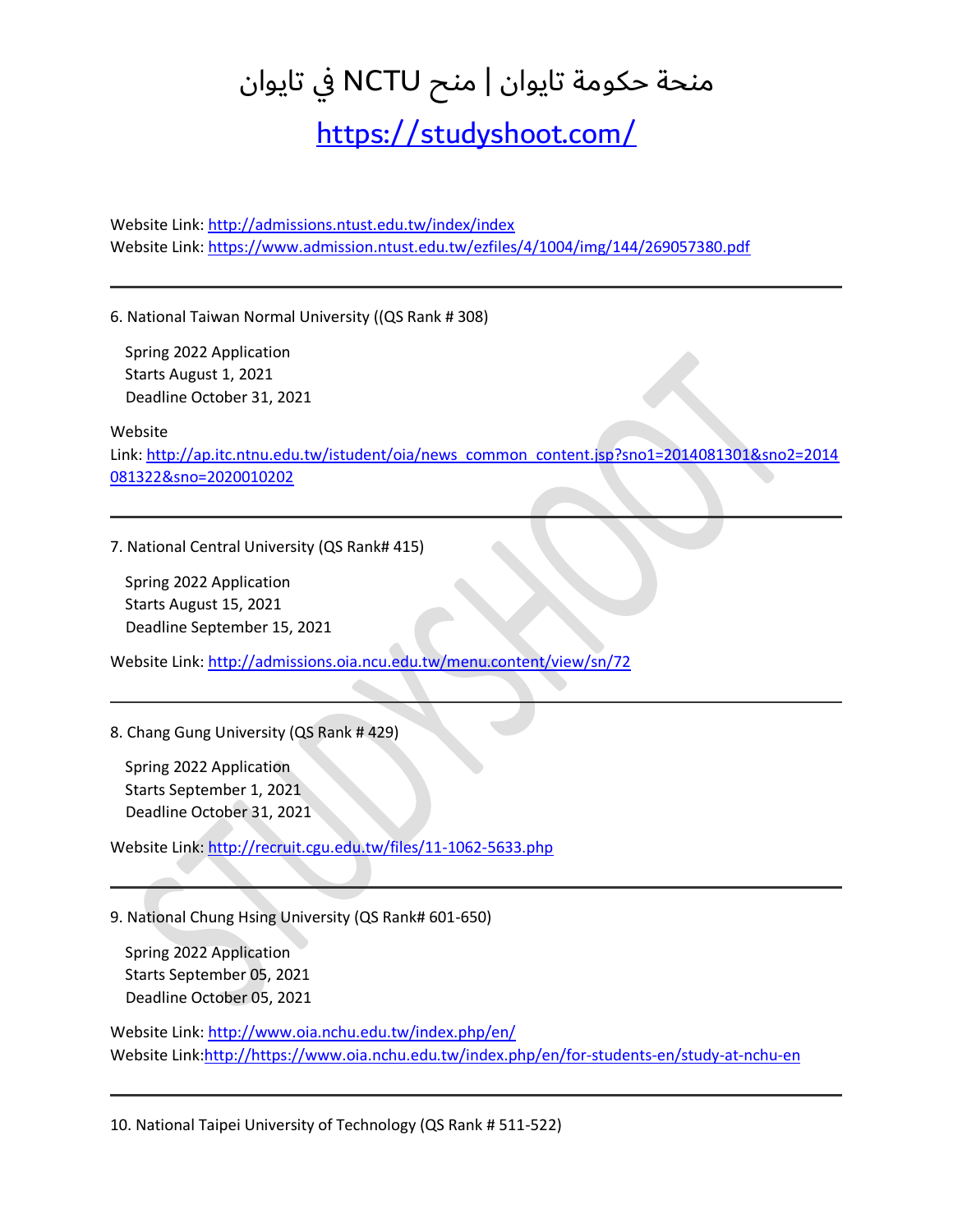<https://studyshoot.com/>

 Spring 2022 Application Starts October 01, 2021 Deadline November 15, 2021

Website Link[: https://oia.ntut.edu.tw/p/412-1032-13829.php?Lang=en](https://oia.ntut.edu.tw/p/412-1032-13829.php?Lang=en)

11. Kaohsiung Medical University (KMU) (QS Rank # 651-700)

 Spring 2022 Application Starts October 01, 2021 Deadline November 15, 2021

Website Link[: http://english2.kmu.edu.tw/front/bin/cglist.phtml?Category=6](http://english2.kmu.edu.tw/front/bin/cglist.phtml?Category=6)

12. National Chung Cheng University (QS Rank # 801-1000)

 Spring 2022 Application Starts September 01, 2021 Deadline October 31, 2021 Website Link[: http://english2.kmu.edu.tw/front/bin/cglist.phtml?Category=6](http://english2.kmu.edu.tw/front/bin/cglist.phtml?Category=6)

13. National Chengchi University (QS Rank # 551-560)

 Spring 2022 Application Starts September 15, 2021 Deadline October 20, 2021 Website Link[: http://nccuadmission.nccu.edu.tw/](http://nccuadmission.nccu.edu.tw/)

14. National Sun Yat-Sen University ( QS Rank# 410)

 Spring 2022 Application Starts August 01, 2021 Deadline September 30, 2021 Website Link[: http://oia.nsysu.edu.tw/p/412-1007-16401.php?Lang=en](http://oia.nsysu.edu.tw/p/412-1007-16401.php?Lang=en) Website